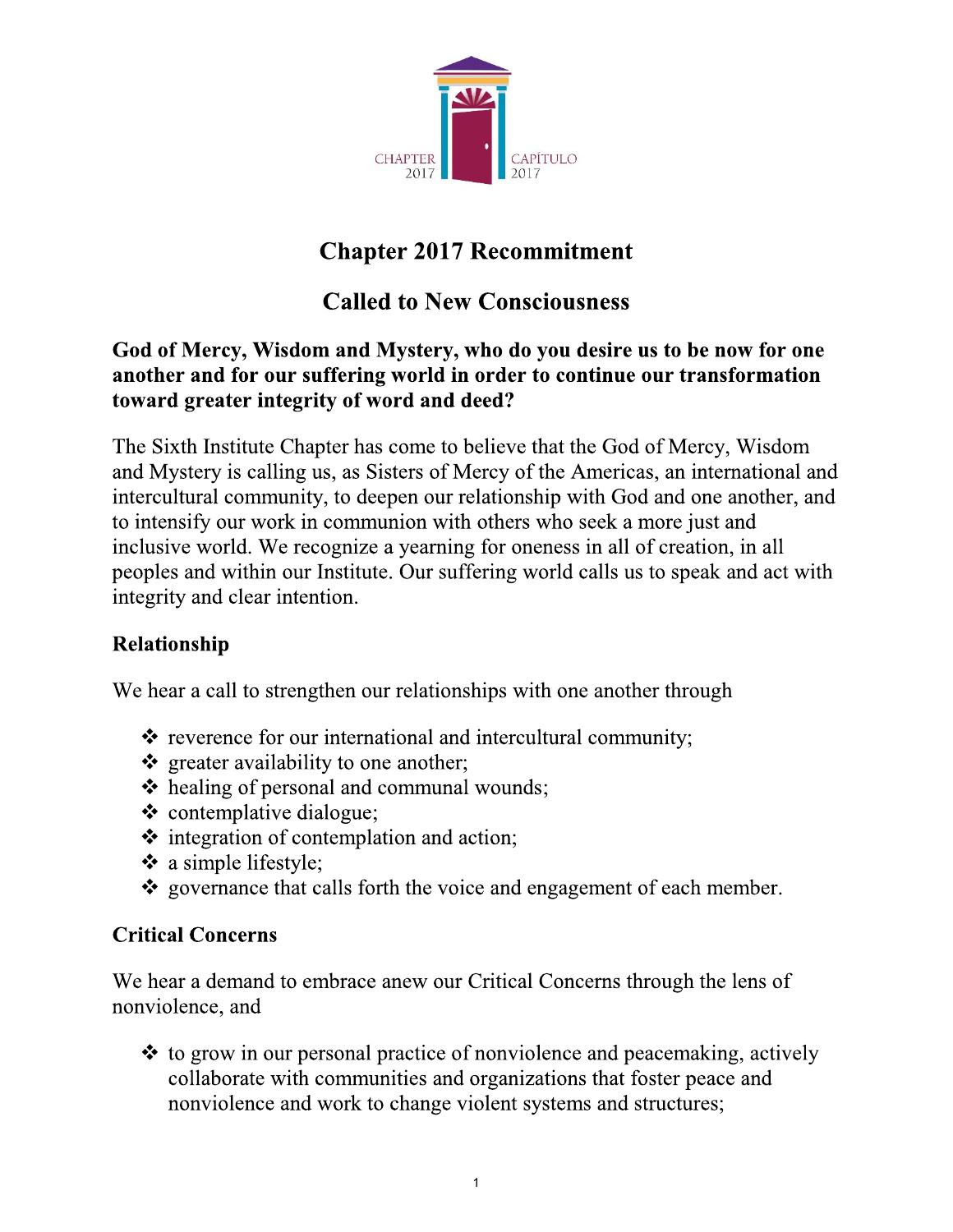- ❖ to work zealously toward the sustainability of all life by caring for Earth's ecosystems, addressing global climate change, advocating for the fundamental right to clean water and committing ourselves to an integral "ecological conversion"!;
- ❖ to continue our commitment to eliminate personal, communal and institutional racism while working to dismantle structures, policies and processes that oppress;
- ❖ to advocate for the intrinsic value of women's lives and to promote equality of women in Church and society;
- ❖ to act in solidarity with migrants, immigrants, refugees and victims of human trafficking, seeking with them a more just and inclusive world.

## **Calls to Respond**

We hear the cry of our suffering world. The impoverishment of peoples, the devastation of Earth, and oppressive social norms and systems call us in this moment to act

- $\div$  to become better educated and to participate in engaged dialogue on gender identity and sexual orientation;
- $\div$  to continue to assure that financial decisions are consistent with our mission and our needs:
- ❖ to intensify efforts to align our investments with our values and, especially now, to pursue education and action against practices of extractive industries that are destroying people, communities and Earth.

In order to respond to the urgent needs of our day, this Sixth Institute Chapter commits us to a renewed exploration and fuller expression of our communal documents<sup>2</sup>. We welcome all to join us in a "revolution of tenderness."<sup>3</sup> In Catherine McAuley's spirit of union and charity we voice the call of Jesus, "that all may be one."

<sup>&</sup>lt;sup>1</sup> Pope Francis, *Laudato Si'* 

 $^2$  Constitutions; 1991 Founding Document and Direction Statement; 2005 Critical Concerns; 2011 Chapter Declaration

<sup>&</sup>lt;sup>3</sup> Pope Francis, *The Joy of the Gospel*, *Art.88*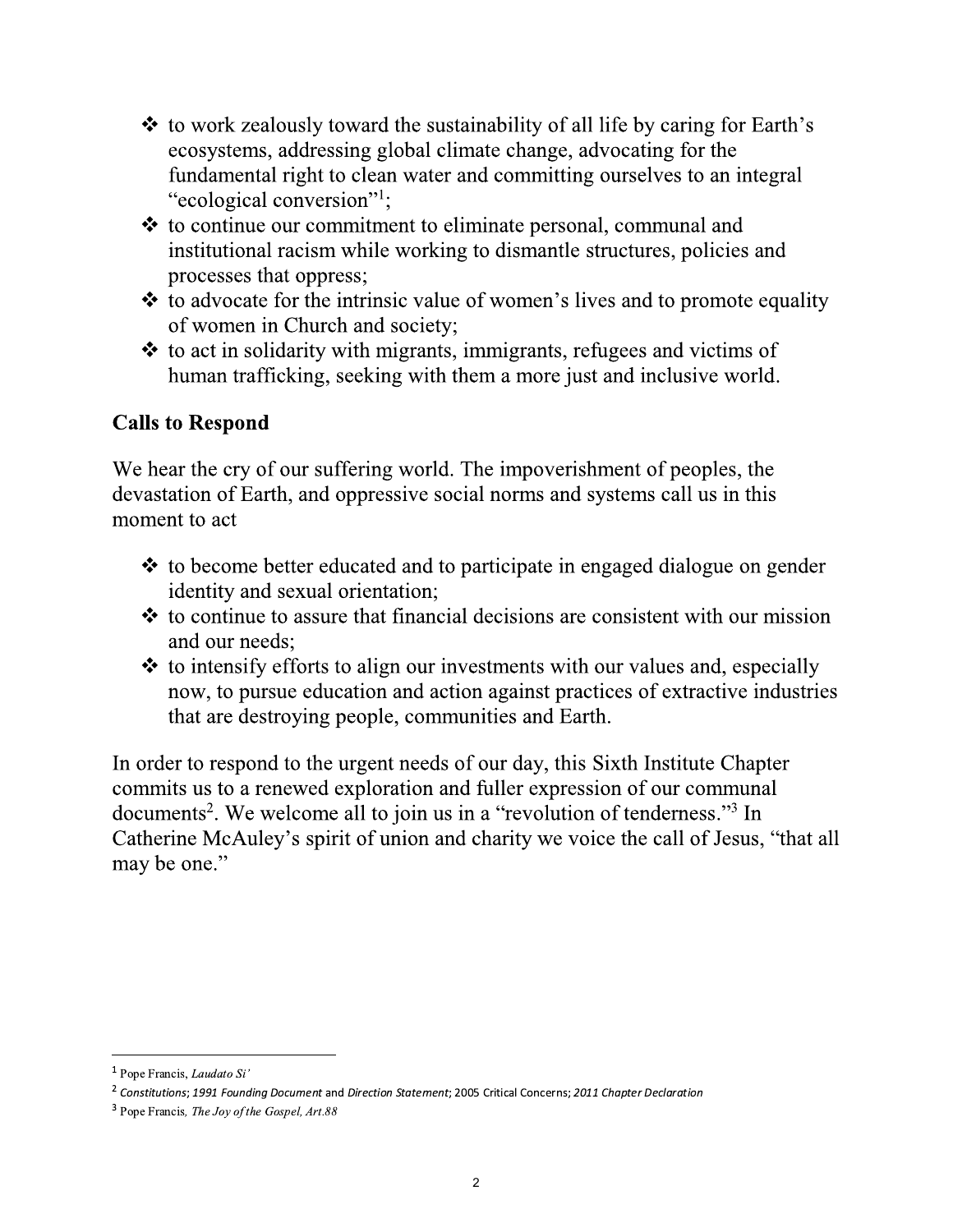

## **Encuentro Definitions**

In English when we use the word encounter it has a limited meaning however in Spanish the word 'encuentro' has many different meanings in the context in which it is spoken.

| Encontrase:                                | A getting together                              |
|--------------------------------------------|-------------------------------------------------|
| Encuentro:                                 | Gathering in a meeting, conference, or assembly |
| Encuentro:                                 | Butting heads, or a conflict                    |
| Encuentro:                                 | A sports match                                  |
| Re-encuentro:                              | A second meeting, second chance                 |
| Encontronazo:                              | A crash or big clash                            |
| Llevarse al encuentro: To drag along, away |                                                 |
| Desencuentro:                              | A failed gathering or conversation              |

Encuentro is what happens afterwards, it's an experience.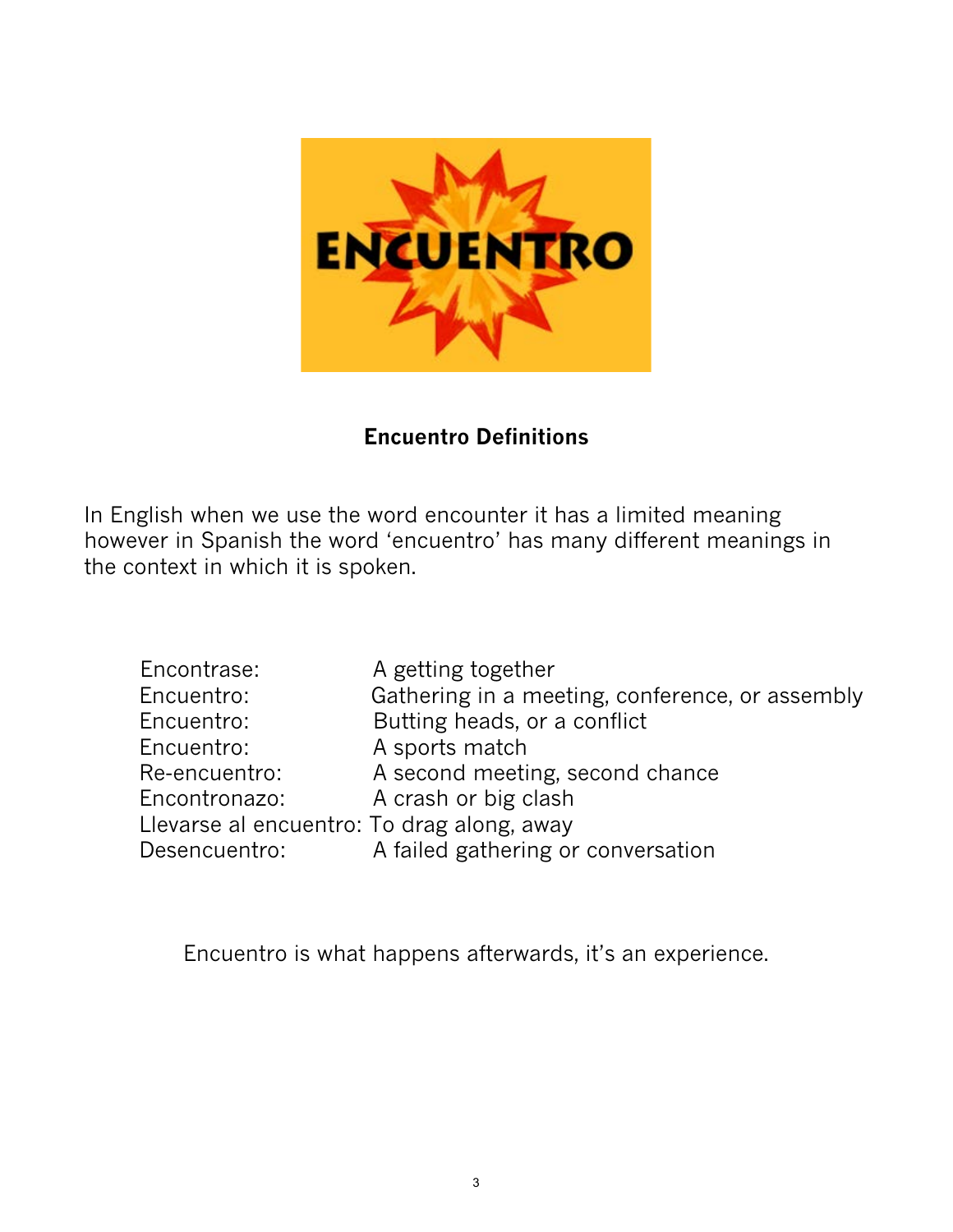

Published on *National Catholic Reporter* (https://www.ncronline.org) June 4, 2015 at 10:00am

# **It's time for a theology of encounter**

by Mike Jordan Laskey

Young Voices

Today in Rome, a eucharistic procession for the feast of Corpus Christi will wind its way from the Basilica of St. John Lateran to the Basilica of St. Mary Major. On Sunday, Catholics here in the United States will celebrate this solemnity that's about the ways we can encounter God in the world -- specifically in the Eucharist, of course, but also in the other sacraments, in Scripture, in the created universe, and in the community.

That word, "encounter," is one of Pope Francis' favorites, popping up often in his public addresses and used 32 times in his apostolic exhortation, *The Joy of the Gospel.* He talks about encounter as an antidote to our "throwaway culture," in which people who are seen as useless are cast aside: the unborn, the elderly, immigrants, the poor. If we encounter Christ in those people who are usually marginalized and get to know them, then we won't be able to throw them away. You don't ignore and neglect a friend.

I use "encounter" all the time when introducing Catholic social teaching to parish and school groups. It seems to hook people with an accessibility and emphasis on relationship that other terms like "human dignity," "solidarity and subsidiarity," "call to participation," and "preferential option" lack. I talk about these essential concepts, too, but using encounter first lets people start with a person instead of with an encyclical or a bullet-point list of teachings.

Following Pope Francis' lead, we Catholics should develop a "theology of encounter." The term is too rich, and the current "Pope Francis moment" is too big, to miss this opportunity. So here is a call for professional theologians to think and write about encounter, for ordained and lay ministers to create and share pastoral initiatives around encounter, and for the rest of the faithful to talk about and practice encounter in our daily lives. I think a robust "theology of encounter" might be a key to helping Catholic social teaching finally shed its sad tagline as the "best-kept secret" of the church.

For my own first contribution to the conversation, here are five quick thoughts inspired by one of Scripture's finest examples of encounter: the parable of the good Samaritan.

## **1. Encounter requires physical movement across traditional boundaries.**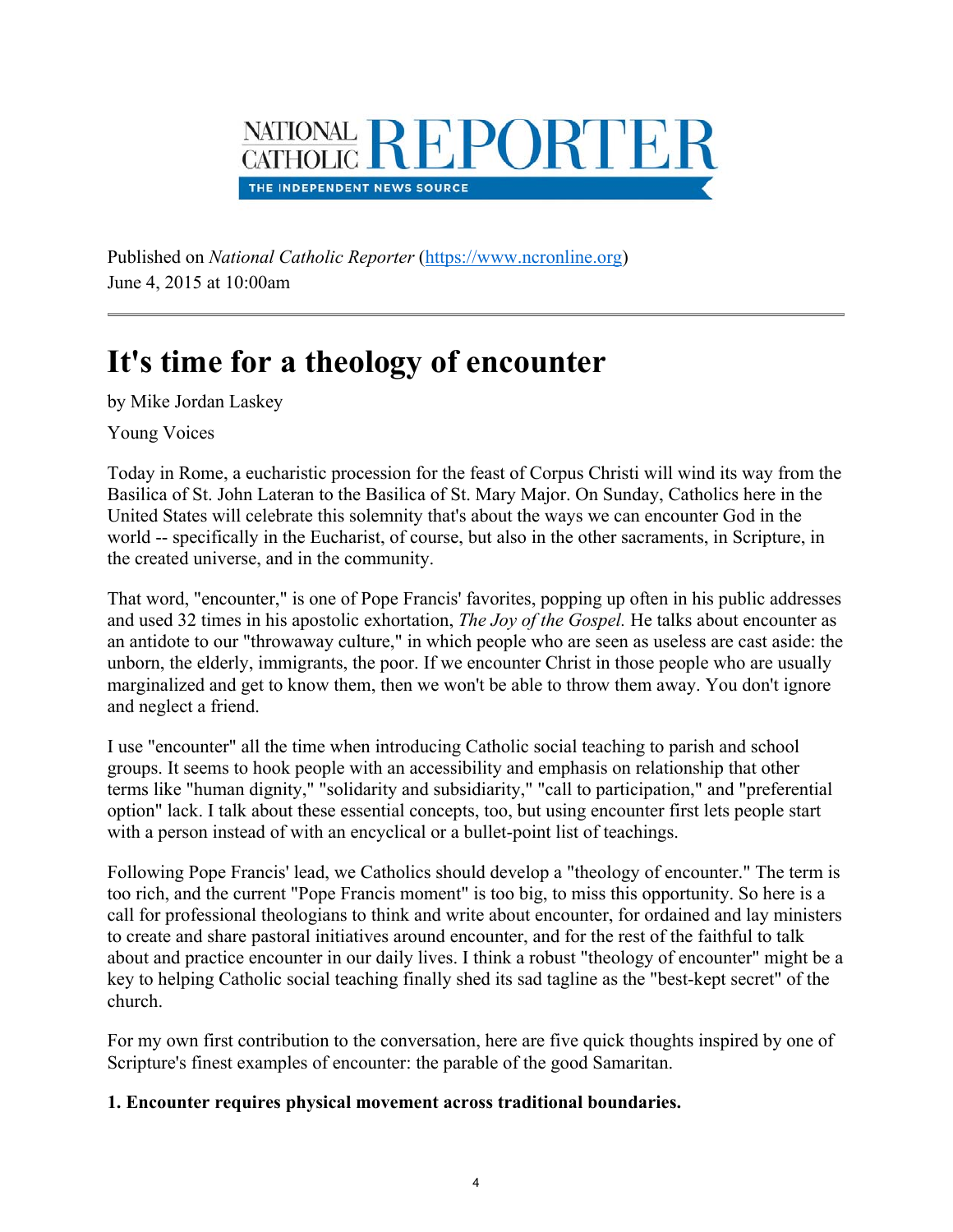In the parable, the two religious leaders notice the beaten man, but they pass him by on the other side of the road as if they were horses with blinders on. The Samaritan traveler, however, "[comes] near" the victim after he saw him. He moves toward the suffering, not away from it. Also, the fact the hero of the parable is a Samaritan would have challenged Jesus' audience, as Samaritans and Jews were enemies. Perhaps in our own time, this story could be about the "good radical Islamist." The Samaritan does not let man-made social boundaries prevent him from extending mercy.

## **2. Encounter requires a willingness to change plans.**

I have a list of a few friends I start with when I need a late-night ride home from the airport. There are some people who are so generous that they really don't care about being inconvenienced. Too often, I am not one of those people. The Samaritan had somewhere to be, but he takes a significant detour that costs him time and money. I get the feeling he was the type of guy who did this sort of thing all the time, whenever he saw someone hurting. Encounter means putting our own wants aside when we see the needs of another.

#### **3. Encounter requires careful discernment.**

The Samaritan sizes up the situation and responds accordingly. He notices the traveler's wounds and bandages them. He realizes the man won't be able to walk, so he puts him on the Samaritan's own animal. He recognizes that the severity of the beating will require longer-term care than he can provide, so he brings the man to an inn. Attentive learning from those affected by a social ill is a necessary step to address the problem. Asking questions and listening is best, which wasn't possible in the case of the unconscious traveler.

#### Advertisement

## **4. Encounter requires follow-through.**

To make sure the traveler was cared for well, the Samaritan invites and empowers the innkeeper to participate in the work of compassion. He gets others involved. Also, he promises to return on his return trip. Encounter is not a one-time, feel-good moment, but a series of faithful responses over and over and over again.

#### **5. Encounter requires systemic change.**

Martin Luther King Jr. said it best: "On the one hand we are called to play the Good Samaritan on life's roadside, but that will be only an initial act," he told a crowd at Riverside Church in 1967. "One day we must come to see that the whole Jericho Road must be transformed so that men and women will not be constantly beaten and robbed as they make their journey on life's highway. True compassion is more than flinging a coin to a beggar. It comes to see than an edifice which produces beggars needs restructuring." As we get to know those who have been beaten down, we are called to work to change the social, economic, and cultural systems that are oppressing them.

My call for a theology of encounter would be incomplete without the words of our indefatigable Holy Father himself: "When you meet those most in need, your heart will begin to grow bigger, bigger and bigger! Because reaching out multiplies our capacity to love. An encounter with others makes our heart bigger. Take courage!"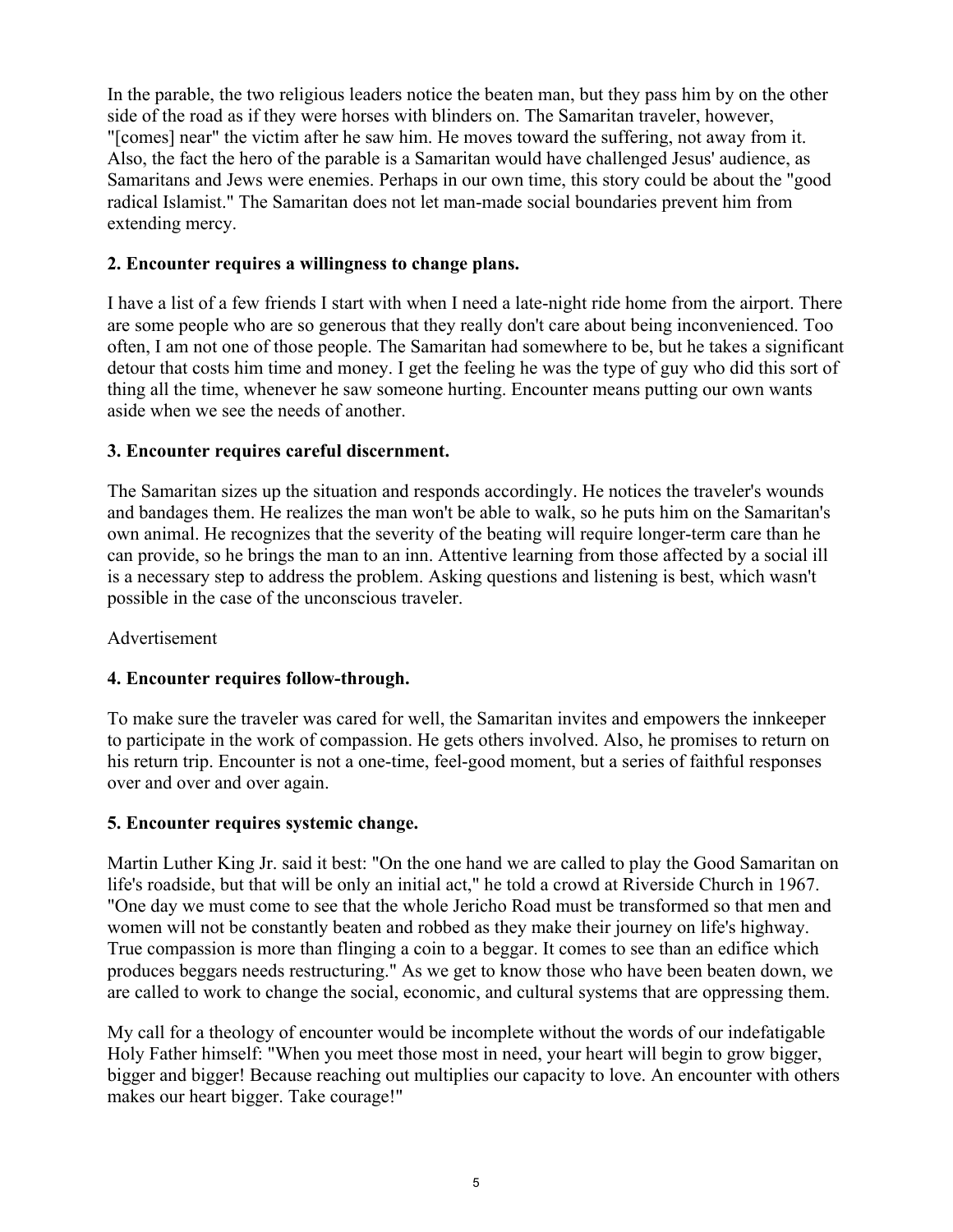[Mike Jordan Laskey is the director of Life & Justice Ministries for the diocese of Camden, N.J. He blogs for the Camden diocese at camdenlifejustice.wordpress.com.]

**Editor's note:** We can send you an email alert every time a Young Voices column is posted to NCRonline.org. Go to this page and follow directions: Email alert sign-up.

**Source URL (retrieved on** *02/01/2018 - 10:57am***):** https://www.ncronline.org/blogs/youngvoices/its-time-theology-encounter

## **Links:**

- [1] https://www.ncronline.org/donate?clickSource=article-end
- [2] https://www.ncronline.org/node/160616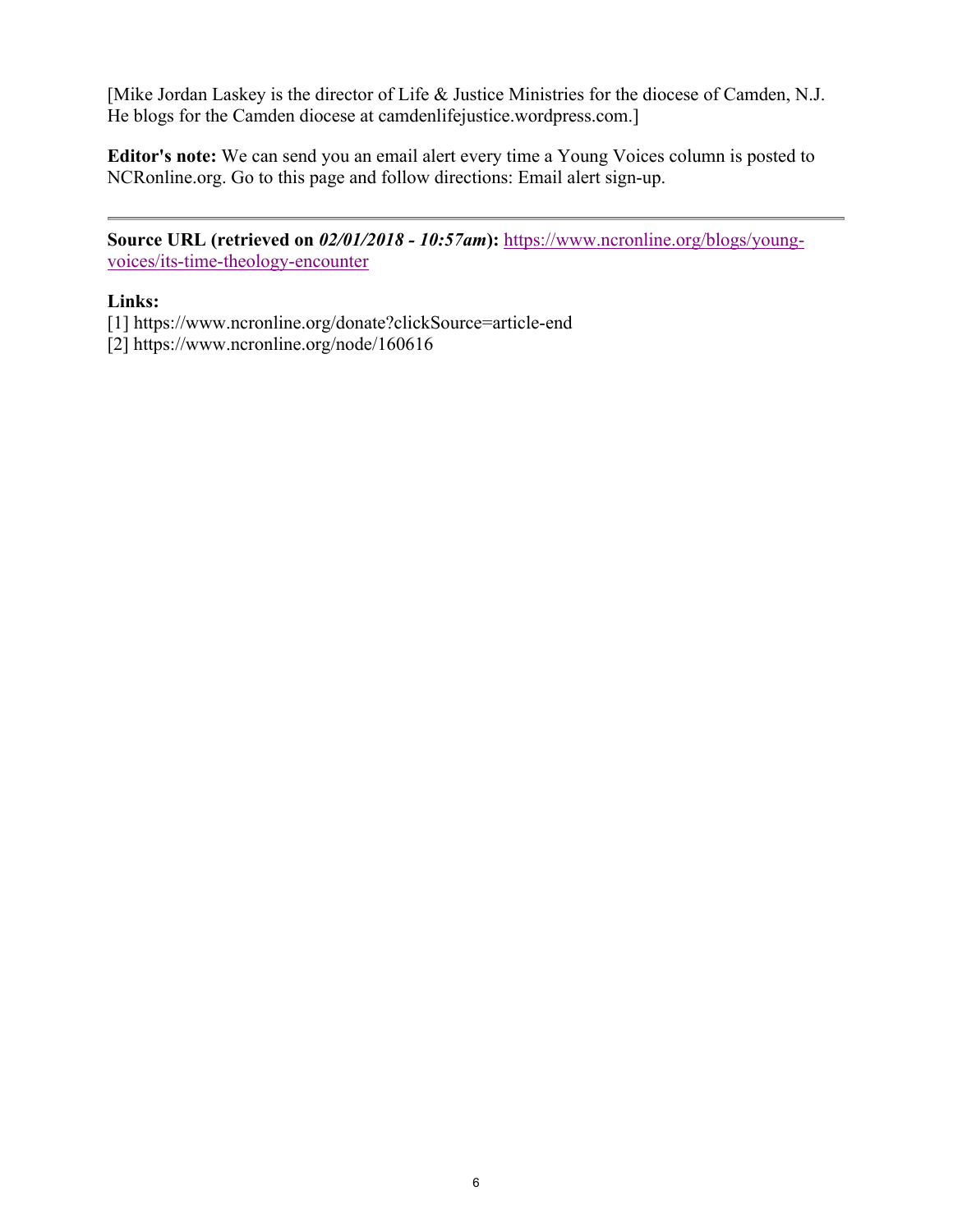

#### What Pope Francis Means By a Culture of Encounter

JULY 1, 2015 BY THOMAS J. EGGLESTON



In a homily given on his first Pentecost as our pontiff, Pope Francis suggested that the word "encounter" is central to the way he thinks of Christian relationships. In the homily he encourages the faithful to be fearless in the ways in which they look beyond their own needs and wants to those of others. He says that "in this 'stepping out' [of ourselves] it is important to be ready for encounter. For me this word is very important. Encounter with others… Because faith is an encounter with Jesus, and

we must do what Jesus does: encounter others." With this line of thinking, Christians encounter other people in their imitation of Christ, but on top of that, the disciple encounters other people as a *response* to having an encounter with Christ in the first place. Francis on a regular basis has spoken of a Culture of Encounter as a goal for human society. A society that espouses a Culture of Encounter facilitates right relationship among humans and involves a spirituality that emphasizes a personal friendship with God who first encounters us in love.

#### **The Meaning of Encounter**

In Spanish, the pope's first language, the word *encuentro* is often used in spiritual terms, and in this pontificate it is being translated into English as "encounter." The term in Spanish, however, is packed with more meaning than a literal translation to the English cognate is able to convey. An encounter between God and one's self begins first and foremost by acknowledging that we are *being encountered* by our Creator who loves us infinitely—an encounter requires a dynamic back and forth between two entities. In his pastoral exhortation *Evangelii gaudium*, Francis urges the faithful to "a renewed personal encounter with Jesus Christ, or at least an openness to letting him encounter them" (3). Underscored here is an important point about the dynamism of an encounter. Christ is constantly reaching out to all persons, but the *event* of an encounter happens when that invitation is acknowledged and responded to by a human being. There is a divine vulnerability to reaching out, an eager waiting in hope of a response.

The philosopher Enrique Dussel, who hails from Argentina along with the pope, adds much to an understanding of encounter. In his book *Introducción a la filosofía de la liberación* (Introduction to the Philosophy of Liberation), Dussel explains that two people encountering one another involves action, a give and take. But even more importantly, it involves openness to mystery and relationship. To encounter another person is to realize that no matter the depths to which we may get to know each other, the well of mystery will never be exhausted, a strange fact that long-time married couples know well. Interpersonal encounter in the Christian sense is thus both active and relational—it occurs between two or more persons or between a person and God. An encounter between two people is a graced experience in which one realizes a strange paradox: the seemingly contradictory human situation of the utter connectedness within which we live in solidarity with each other and at the same time the wild otherness which makes us our own beings living in solitude.

Dussel, a Catholic, notes that only sentient beings may encounter one another. He explains that a person may look at an insect, even examine it under a microscope; the bug might, in turn look back, but the person and the bug do not have the experience of actively encountering each other because the action lacks a certain depth and mystery of which the insect is incapable. The mystery of an encounter occurs between persons. On top of that, the philosopher notes that there is an analogous quality to encountering the *other*. Certainly to encounter another person is to experience the grace of the living God. But in encountering "the other," the event also mimics our encounter with the Divine Other. To put it another way: to encounter a living-breathing friend, to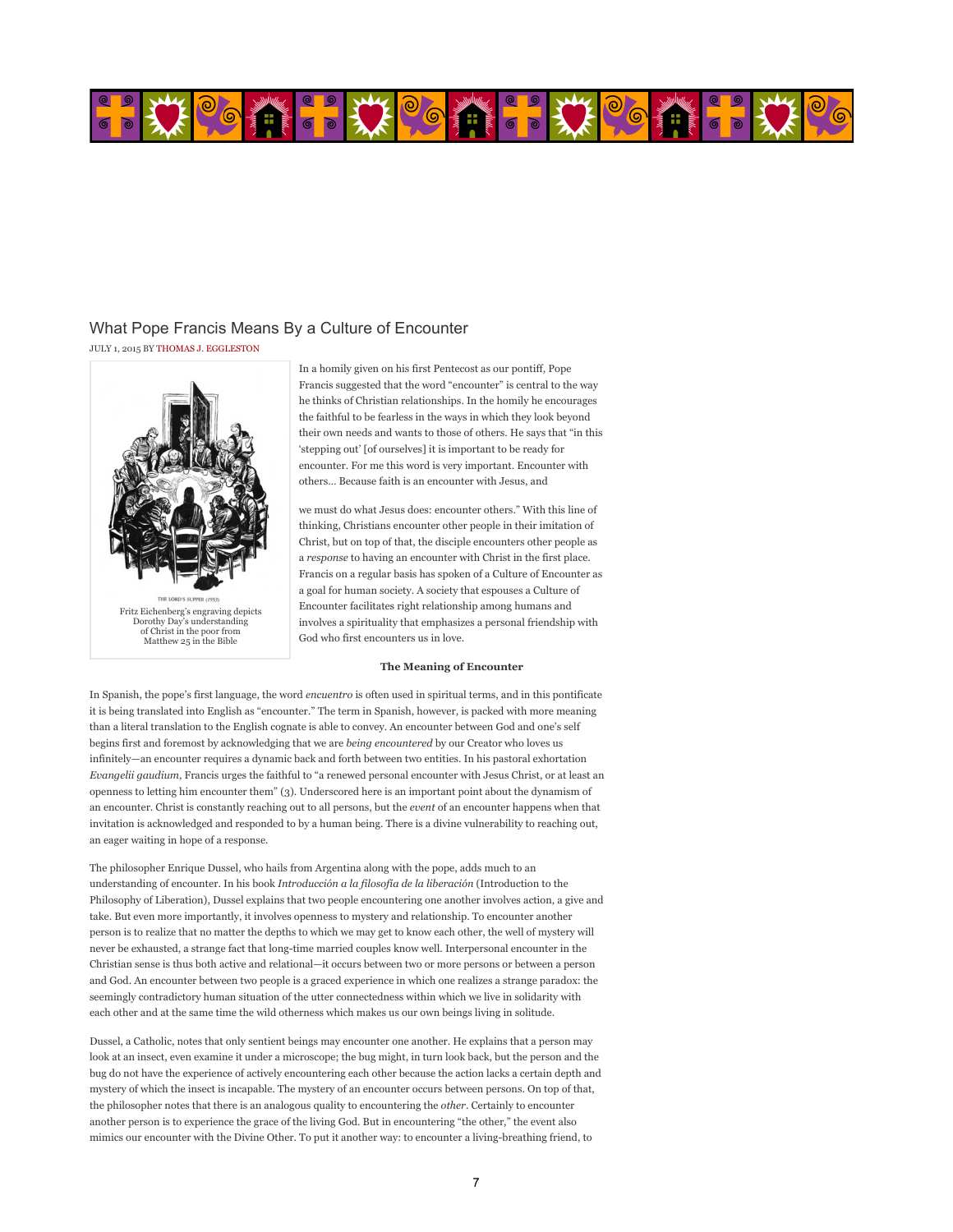embrace a child, or to share a meal with a hungry person is to have an experience which is in essence the way which we encounter the intangible and invisible God.

The Culture of Encounter is simply then, the structuring of a society in which persons encounter each other and because of this are able to encounter the living God.

#### **The Culture of Encounter Denounces Exclusion and Isolation**

Any system or relationship that is not based off of human encounters which respect the dignity of both persons is an affront to both persons' human dignity. The Culture of Encounter thus denounces such situations as well as any system that promotes structures in which the poor and marginalized. Thus any inter-human communication, law, exchange, conversation, or interaction whatsoever must respect the inherent dignity of both parties. In such a culture there are macro and interpersonal implications. In short, all interactions with other people must underscore the notion that that person is human. In *Evangelii gaudium*, Pope Francis stresses this challenge by noting the daunting particulars of our current global situation. He writes, "today, when the networks and means of human communication have made unprecedented advances, we sense the challenge of finding and sharing a 'mystique' of living together, of mingling and encounter, of embracing and supporting one another, of stepping into this flood tide which, while chaotic, can become a genuine experience of fraternity, a caravan of solidarity, a sacred pilgrimage" (87).

Francis points to how the possibility of encounter has risen massively of late, while our human attempts to encounter seem to have diminished. He notes in a recent address celebrating World Communications Day that "it is not enough to be passersby on the digital highways, simply 'con-nected'; connections need to grow into true encounters. We cannot live apart, closed in on ourselves…The digital world can be an environment rich in humanity; a network not of wires but of people." The possibilities for true, human encounter are heightened by technology yet the reality is strikingly opposite—people are having fewer deep encounters than ever.

Pope Francis notes that global capitalism is one such system that inhibits a Culture of Encounter. Indeed one matter at which capitalism succeeds immensely is convincing the consumer that all economic endeavors are private. In capitalism, the consumer may purchase anything he or she can afford; the seller may vend anything that a consumer will pay for. The relationship between the consumer and the seller, however, falls far short of encounter because they are tacitly encouraged to see each other as a means to an end—a way of making a financial gain and a way of getting something one wants respectively. The relationship between bosses and labor is very often one of seeing each other as a means to an end as well; it is a relationship of fear and often coercion rather than one of human encounter between management and employees.

Even if an encounter event takes place between a person purchasing something and a person selling something, capitalism stealthily allows for this to be perceived as a very private matter between the two individuals present. The reality, however, is that in nearly every economic transaction, there are many more humans involved. To purchase a garment in a store never requires one to consider those who worked to grow and harvest the cotton or spin the fibers or the workers in factories who stitched the garment together who much too often work in deplorable labor conditions for paltry pay. To purchase an apple at a supermarket does not require one to encounter the farmer nor the migrant worker who picked the fruit. Capitalism stymies a Culture of Encounter by having us all believe that our economic transactions do not involve anyone but ourselves. The tragic consequences for such a falsehood is the shadowy background in which many persons are persecuted and at the same time the opportunities for genuine human encounter being stymied. The pope, in his animating a Culture of Encounter, denounces a capitalist system which stands in the way of genuine human to human encounter.

#### **The Culture of Encounter Proclaims Relationship**

While living in a society that may justly be critiqued using the Culture of Encounter as a lens, it must not be forgotten that along with denouncing injustice, the prophets of encounter also proclaim the goodness of human relationship. One such assertion is that the Culture of Encounter is first and foremost *personalist*. John Paul II in *Love and Responsibility* offers insight into how the philosophy of personalism aids us in thinking of each other as God sees us. He writes, "the term 'person' has been coined to signify that a man [or woman] cannot be wholly contained within the concept 'individual member of the species,' but that there is something more to him, a particular richness and perfection in the manner of his being, which can only be brought out by the use of the word 'person.'" To encounter another person is to realize her inherent human dignity and the manner in which she—and only she—may direct us to the unique way in which God loves her. To see another person as a personalist does is to see that person as an unrepeatable individual whose mystery is limitless, an *other* who points toward the Divine Other in a way that only he can.

The poor hold a privileged place in the Culture of Encounter. In the aforementioned Pentecost homily, Francis notes that in stepping out of ourselves, we will see that other people "have something in common with us: they are images of God, they are children of God. Going out to meet everyone, without losing sight of our own position. There is another important point: encountering the poor." The pope is very critical of a system that would obsess over individual ticks in a stock market yet ignore even a single death of a homeless person. The personalist focuses on the person, not data or vacillations in a market. The poor are of particular importance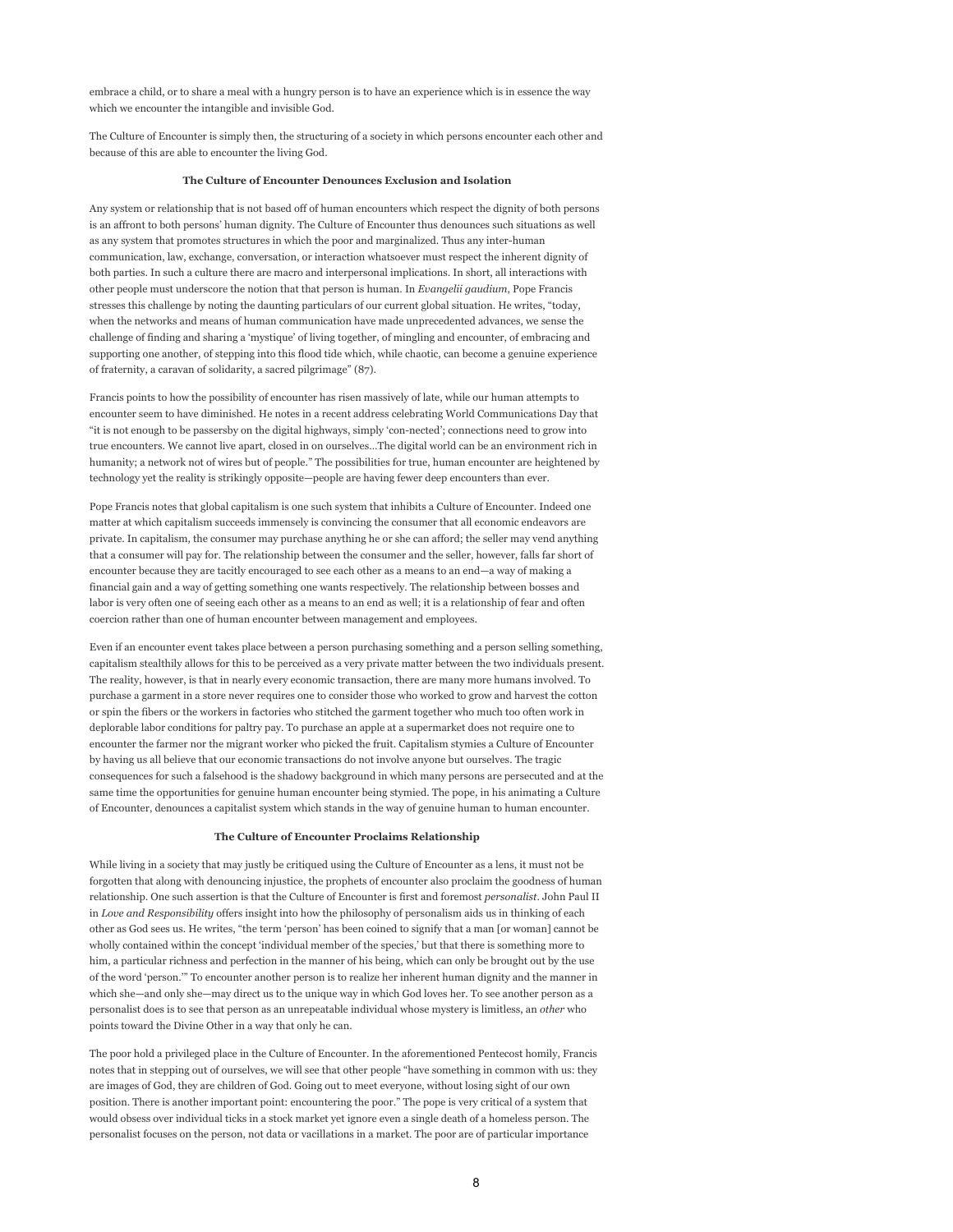because they are the most ignored and seen as the most dispensable. Yet in God's eyes they are equal in dignity and importance to the rich and powerful person. Indeed to encounter the poor person is quite literally to encounter Christ. With this in mind, the Culture of Encounter proclaims the equal dignity imbued in each and every person who is the image and likeness of God.

#### **The Culture of Encounter Is a Journey through Mystery**

Lastly, the Culture of Encounter places value on mystery. To see the world through the lens of encounter is to realize the presence of God all around us and that we are connected to each other through ties both visible and invisible. God is mysteriously present in each and every person, and that unique person manifests God's love in a way in which only he or she is able. The spirituality of encounter, while it denounces and proclaims certain aspects of society and human relationship, at its core is a realization of God's immanent presence and an acknowledgement that we experience the love of God in relationship with other people. The Culture of Encounter moves us to walk the journey of our lives tenderly holding each other's hands knowing all the while that it is Christ who is our veiled and shining companion.

*Houston Catholic Worker*, Vol. XXXIV, No. 3, June-August 2015.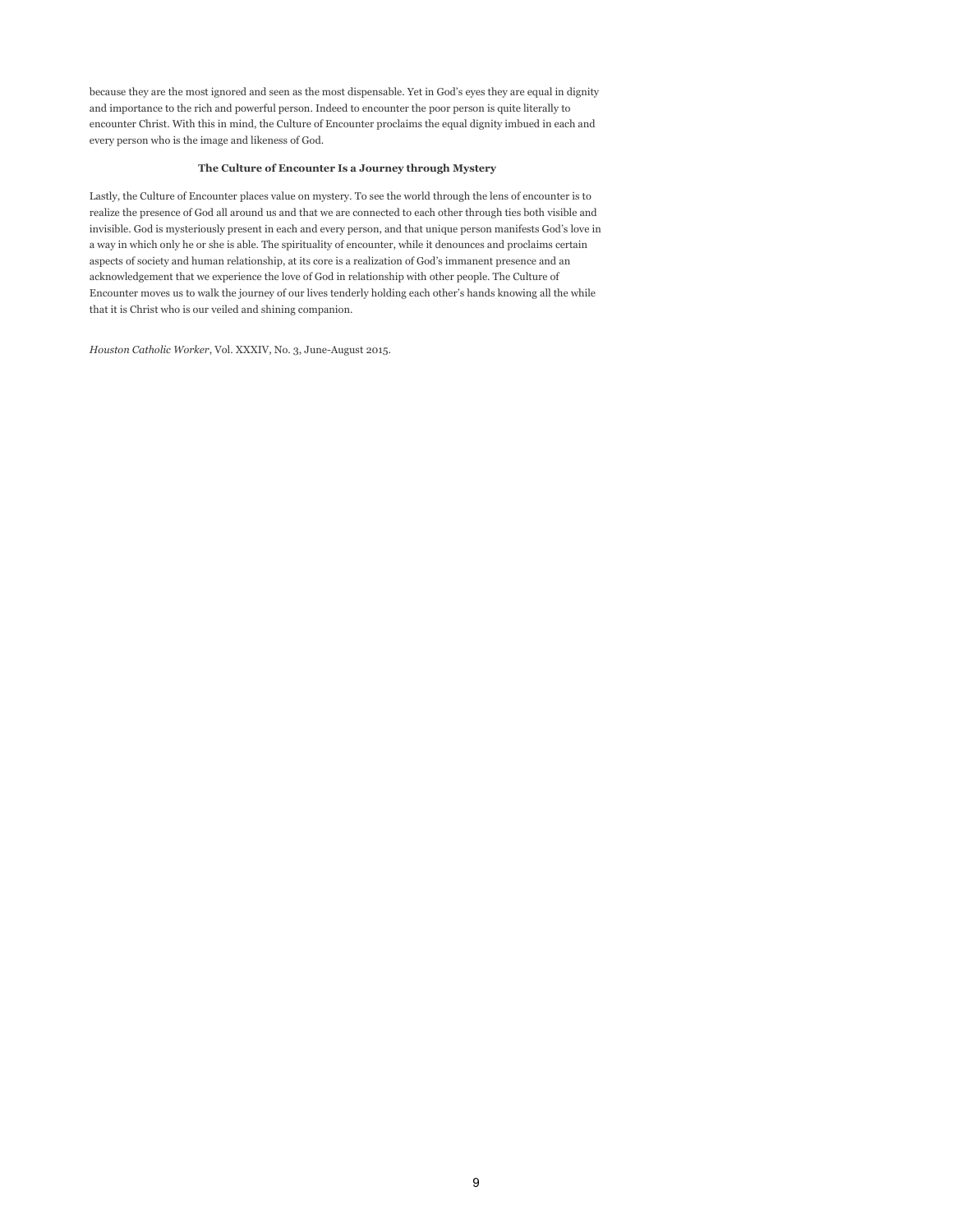#### **POPE FRANCIS**

MORNING MEDITATION IN THE CHAPEL OF THE DOMUS SANCTAE MARTHAE

## **For a culture of encounter**

Tuesday, 13 September 2016

(by L'Osservatore Romano, Weekly ed. in English, n. 38, 23 September 2016)

An invitation to work for "the culture of encounter", in a simple way, "as Jesus did": not just seeing, but looking; not just hearing, but listening; not just passing people by, but stopping with them; not just saying "what a shame, poor people!", but allowing yourself to be moved with compassion; "and then to draw near, to touch and to say: 'Do not weep' and to give at least a drop of life". Pope Francis used these words in his homily to describe the message contained in the liturgical readings of the Mass he celebrated at Santa Marta on Tuesday morning.

Focusing in particular on the scene of the widow of Nain, from the Gospel of Luke (7:11-17), the Pope highlighted that this passage from "the Word of God" speaks of "an encounter. There is an encounter between people, an encounter between people who were in the street". And this, he commented, is "something unusual". In fact, "when we go into the street, every man thinks of himself: he sees, but does not look; he hears, but does not listen"; in short, everyone goes their own way. And consequently "people pass each other, but they do not encounter each other". Because, Pope Francis clarified, "an encounter is something else" entirely, and this is "what the Gospel today proclaims to us: an encounter between a man and a woman, between an only son who is alive and an only son who is dead; between a happy group of people — happy because they have encountered Jesus and followed him  $-$  and a group of people who weep as they accompany the woman", who is a widow and is on her way to bury her only son.

"The Gospel says: 'When the Lord saw her, he had compassion on her'". In this regard, the Pope pointed out that it is not "the first time" the Gospel speaks of Christ's compassion. "When Jesus saw the crowds, on the day of the multiplication of the loaves", he was also seized with great compassion, the Pope said, "and before the tomb of his friend Lazarus, he wept".

This compassion, the Pope advised, is not the same as what we normally feel "when, for example, we go out into the street and see something sad: 'What a shame!'". After all, "Jesus did not say: 'What a poor woman!'". On the contrary, "he went further. He was seized with compassion. 'And he drew near and spoke. He said to her: Do not weep'". In this way, "Jesus, with his compassion, involves himself with that woman's problem. 'He drew near, he spoke and he touched'. The Gospel says that he touched the coffin. Surely, however, when he said 'do not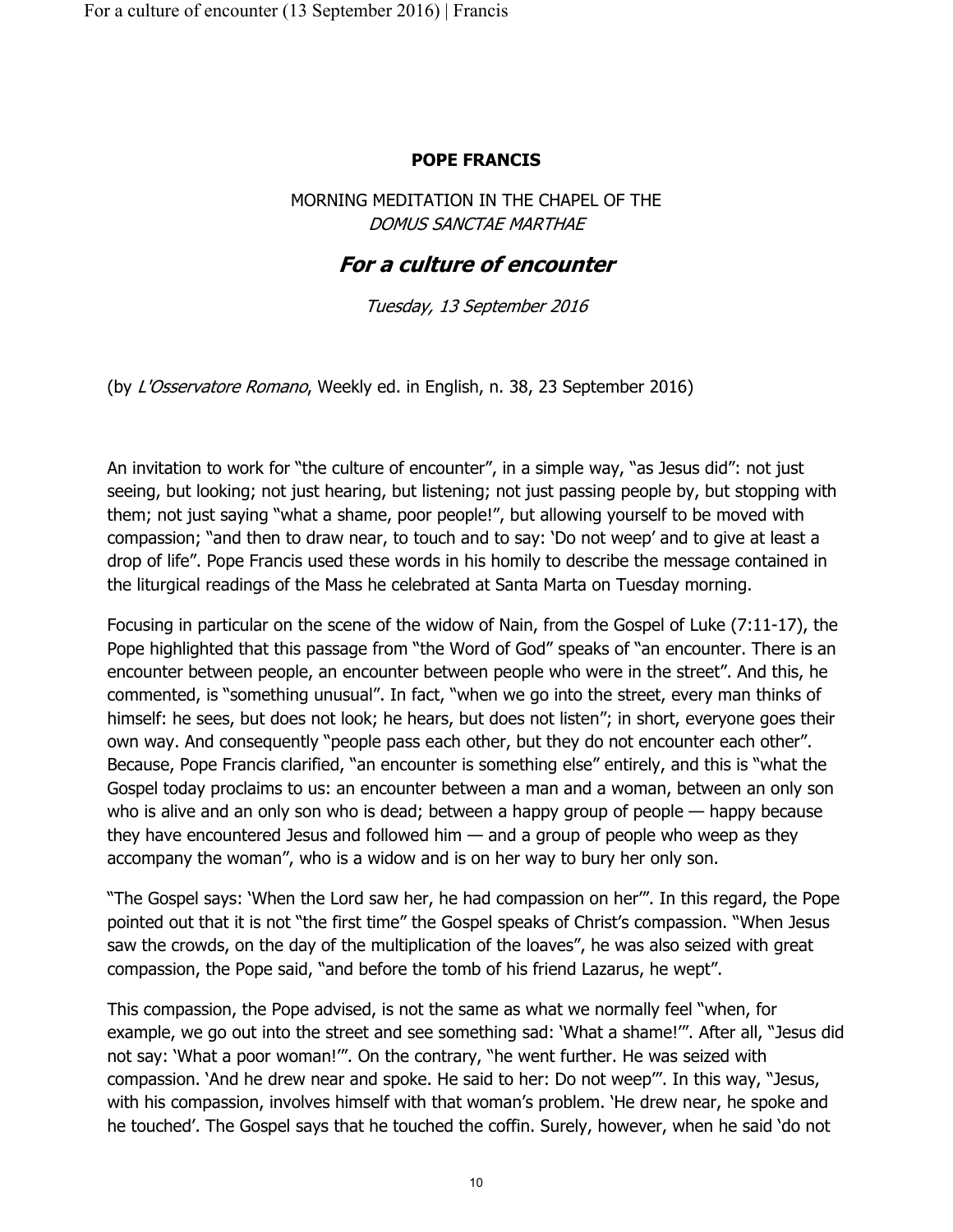weep', he touched the widow as well. A caress. Because Jesus was moved. And then he performed the miracle": that is, He raised the young man to life.

Thus the Pope pointed out an analogy: "The only son who is dead resembles Jesus, and he is transformed into an only son who is alive, like Jesus. And Jesus' action truly shows the tenderness of an encounter, and not only the tenderness, but the fruitfulness of an encounter. 'The dead man sat up and began to speak, and Jesus returned him to his mother'. He did not say: 'The miracle has been done'. No, he said: 'Come, take him, he is yours'". That is why "every encounter is fruitful. Each encounter returns people and things to their place".

This discourse also reaches out to the people of today, who are far too "accustomed to a culture of indifference" and who therefore need to "work and ask for the grace to build a culture of encounter, of this fruitful encounter, this encounter that returns to each person their dignity as children of God, the dignity of living". We "are accustomed to this indifference", the Pope said, whether it be "when we see the calamities of this world" or when faced with the "little things". We limit ourselves to saying: "Oh, what a shame, poor people, they suffer so much", and then we move on. Pope Francis explained that an encounter, however, is different: "If I do not look, — seeing is not enough, no: look — if I do not stop, if I do not look, if I do not touch, if I do not speak, I cannot create an encounter and I cannot help to create a culture of encounter".

Returning to the Gospel scene, the Pope highlighted that at seeing the miracle that Jesus performed, "the people were seized by fear and they glorified God. And I like to see here too", the Pope explained, "the day-to-day encounter between Jesus and his bride, the Church, who awaits his return. And every time that Jesus finds pain, a sinner, a person in the street, He looks at them, He speaks to them, He returns them to his bride". Therefore, "this is today's message: Jesus' encounter with his people; the encounter of Jesus who serves, who helps, who is the servant, who lowers himself, who is compassionate with all those in need". And, said Francis, "when we say 'those in need' let us think not only of the homeless", but also "of ourselves, of those of us, who are in need", Pope Francis said, "in need of Jesus' words, of his caress — and also of those who are dear to us". Offering a concrete example, the Pope described the image of a family gathered at the table: "so often people eat while watching TV or writing messages on their phones. Each person is indifferent to that encounter. Even right there at the core of society, which is the family, there is no encounter", he said. Hence his final exhortation "to work for the culture of encounter, in a simple way, as Jesus did".

© Copyright - Libreria Editrice Vaticana